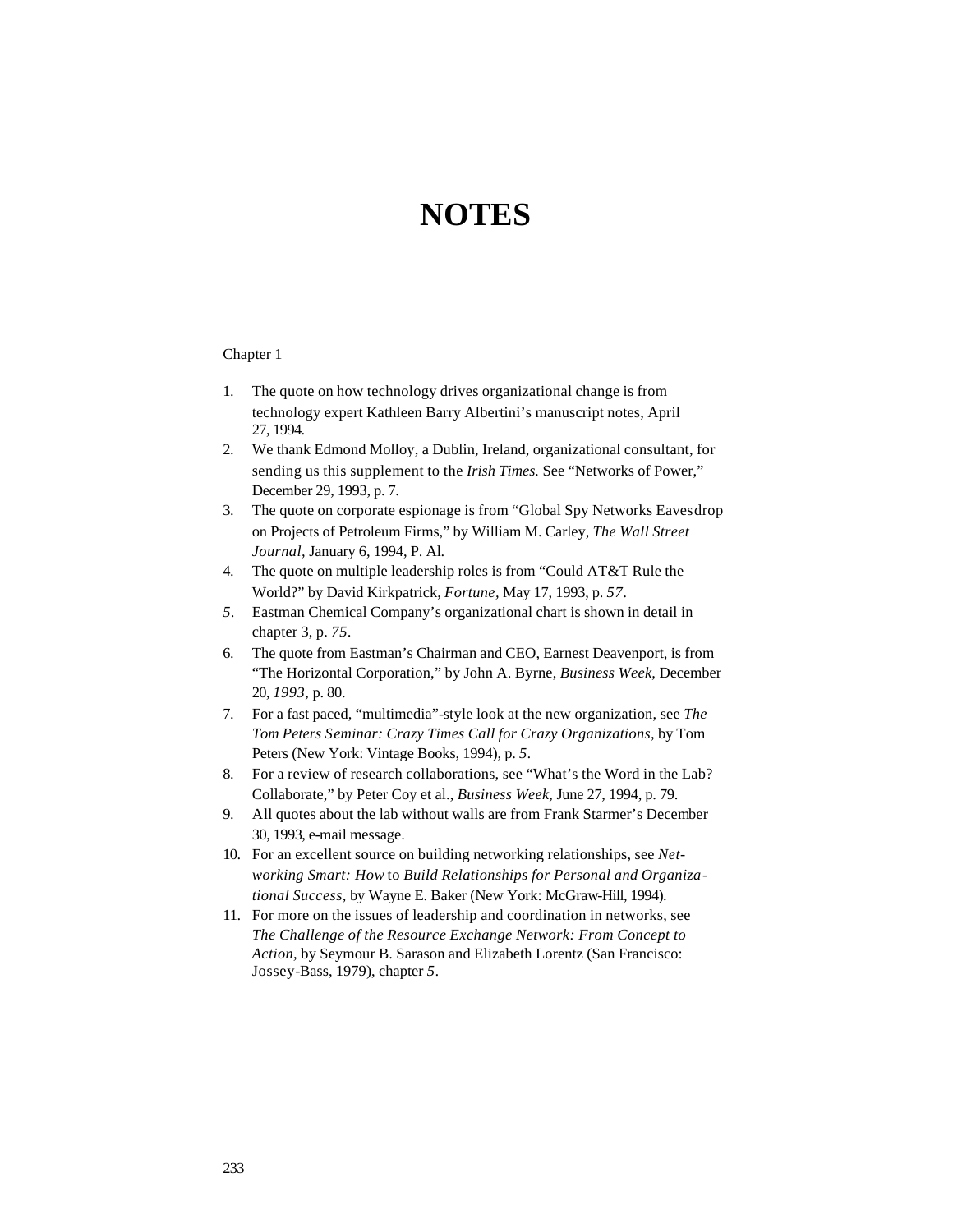- 12. The quote on why medieval networks came together is from *Making Democracy* Work: *Civic Traditions in Modern Italy,* by Robert D. Putnam, p. 126, quoted from Daniel Waley, *The Italian City-Republics* (New York: Longman, 1978), pp. 97, 114.
- 13. For an extensive treatment of the global flexible business network movement, see our third book, *The TeamNet Factor: Bringing the Power of Boundary Crossing Into the Heart of Your Business* (Essex Junction, VT: Oliver Wight, 1993), chapter 7.
- 14. For more information on how to eliminate waste in organizations, see *The Profit Potential: Taking High Performance to the Bottom Line,* by Carol J. McNair (Essex Junction, VT: Oliver Wight/Omneo, 1994).
- 15. The identification of unnecessary overhead created by checkers is from Marion Metcalf's "Comments on *[Age of the Network]* Manuscript," June 16, 1994.
- 16. Dr. Gunther Singer is an organizational consultant with Networking Design Institute, Feldhofgasse 28, A-9020 Klagenfurt, Austria. Telephone: 43-463- 37730; fax: 43-463-319450; e-mail: gsinger@ndi.co.at.
- 17. For an excellent discussion of networks, see Virginia H. Hine's seminal paper, "The Basic Paradigm of a Future Socio-Cultural System," *World Issues,* Spring, 1977 (Center for the Study of Democratic Institutions, Santa Barbara, CA). See also *People, Power, Change: Movements of Social Transformation,* by Luther P. Gerlach and Virginia H. Hine (New York: Bobbs-Merrill, 1970).

- 1. The quote on the decline in the national fire rate is from "Firefighters' mission a burning issue," by Chris Black, *The Boston Globe,* December 11, 1994, p. 9.
- 2. Statistics on the Internet are from "Fun facts and figures from the Internet Index," compiled by Win Treese, "The Voxbox," *The Boston Globe,*  December 30, 1993, p. *50.*
- 3. For more on the international Mars project, see "US Joins with 3 Other Nations to Work Together on Plans for Mars Missions," by David L. Chandler, *The Boston Globe,* May 31, 1993, p. 28.
- 4. In 1994, *The Economist* carried an eye-catching ad for Airbus, which included an artist's rendition of the four countries involved in the venture.
- *5.* For more detail on AT&T's operations, see "Could AT&T Rule the World?" by David Kirkpatrick, *Fortune,* May 17, 1993, p. 62.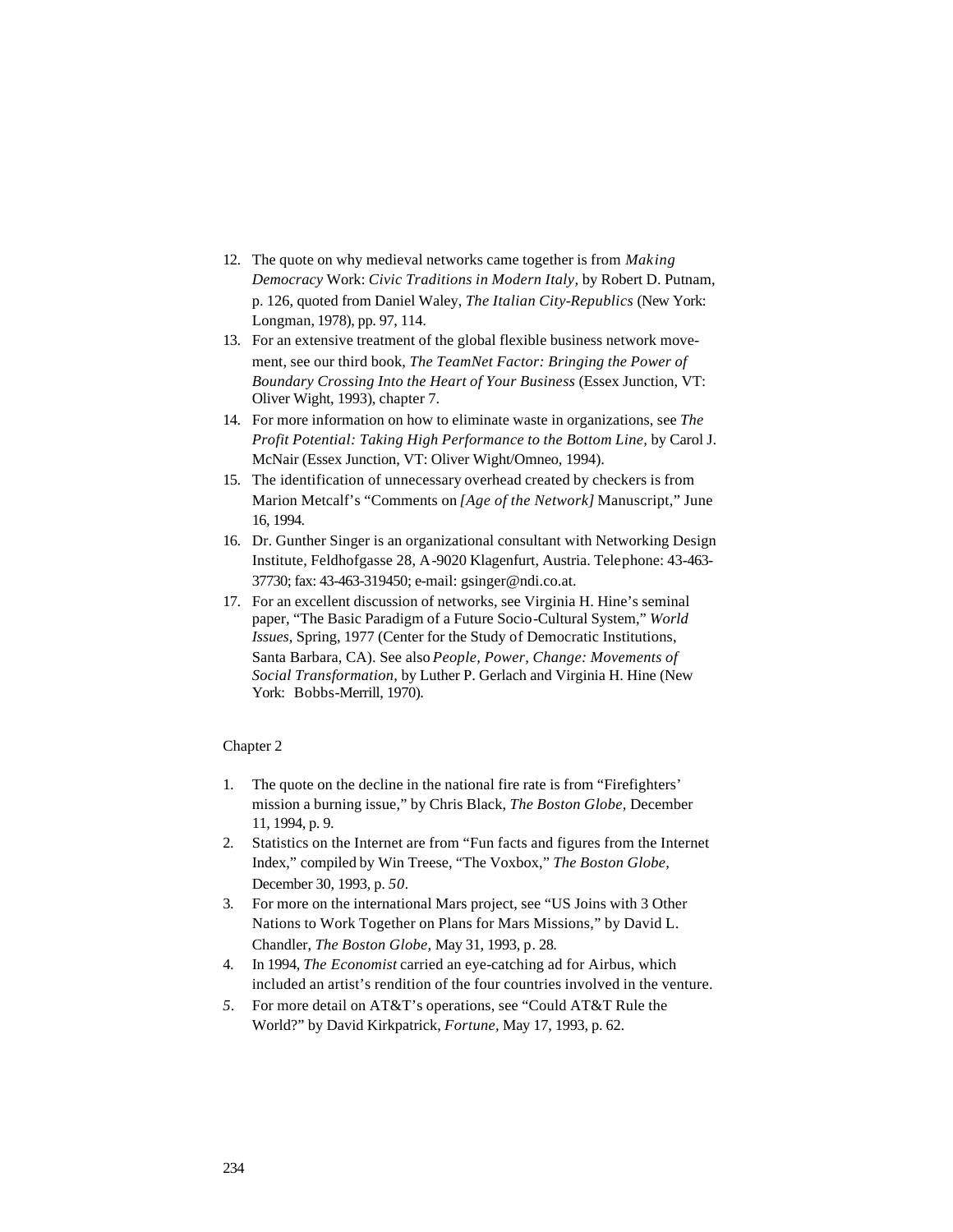- 6. The quote on the relationship between the Information Age and culture is from "Bell Atlantic's Virtual Work Force," by Raymond W Smith, *The Futurist,* March—April, 1994, p. 13.
- 7. For more on the relationship between proximity and collaboration, see *Managing the Flow of Technology: Technology Transfer and the Dissemination of Technological Information within the R&D Organization,* by Thomas J. Allen (Cambridge, MA: MIT Press, 1977).
- 8. Further work on proximity and the probability of collaboration has been conducted by researchers at Bell Communications and the University of Arizona, who built on Allen's study. See "Patterns of Contact and Communication in Scientific Research Collaboration," by Robert Kraut and Carmen Egido, Bell Communications Research, Inc., and Jolene Galeghei University of Arizona, *Computer Supported Cooperative Work,* Conference Proceedings, (New York: Association for Computing Machinery, 1988).

- 1. Responsible Caresm is a registered service mark of the Chemical Manufacturers Association.
- 2. Information on Eastman's network of interlocking teams was drawn from Eastman Chemical Company's Malcolm Baldrige National Quality Award information sheet, "1993 Award Winner," provided by Robert C. Joines, vice president, quality, 1993.
- 3. Detailed numbers on Eastman's supplier teams are from Joines's manuscript notes, April 4, 1994.
- 4. Herbert Simon, one of the great intellectual pioneers of the Information Age (and 1978 recipient of the Nobel Prize for economics), wrote the parable to explain why the evolution of complexity so often takes on the sets-withinsets form. In "The Architecture of Complexity" (Yearbook of the Society for General Systems Research, *1965,* reprinted from the Proceedings of the American Philosophical Society, 1962), Simon explains "hierarchy" as a mathematical generalization about levels of a system independent of any level itself.
- *5.* The "Taylored" pun alludes to Frederick Winslow Taylor, founder of "scientific" management based on reductionist principles.
- 6. For more information on Eastman's quality effort, see *Eastman Chemical Company Application Summary,* 1993 Malcolm Baldrige National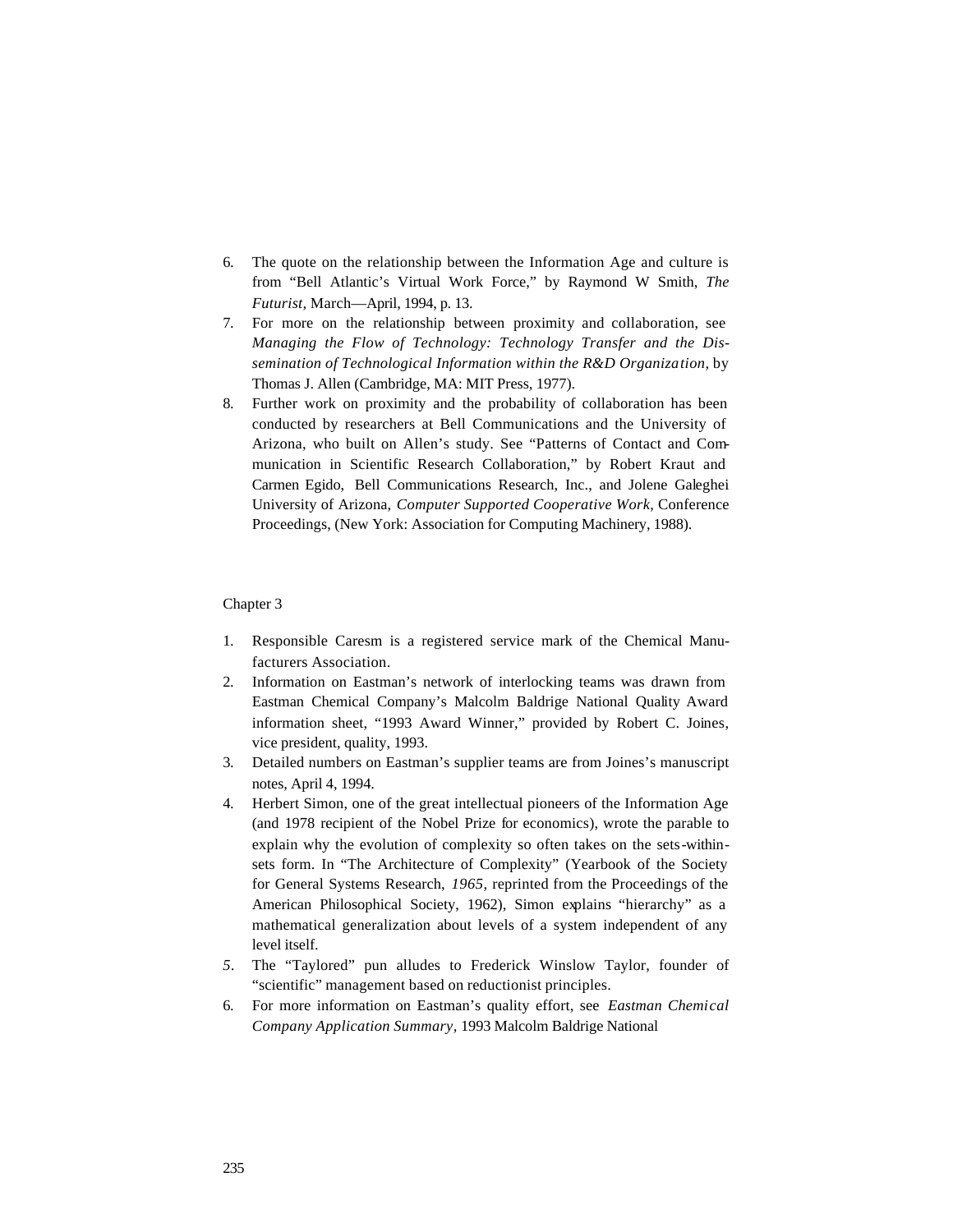Quality Award (Kingsport, TN: Eastman Chemical Company, Publication ECC-68, January, 1994), p. 2.

- 1. The quote on functions disappearing at EBC Industries is from a June 2, 1994, note written by Harry Brown.
- 2. For more on "The Nine Principles of War," see *Operations,* 14 June 1993, AR FM 100-5 (Army Operations Manual).
- 3. The description of VISA comes from remarks by Dee Hock, president and CEO emeritus, VISA International, at a meeting convened by the Joyce Foundation, October 11, 1993. We thank Joel Getzendanner, formerly of the Joyce Foundation, and Rebecca Adamson, founder of First Nations Financial Project, for introducing us to Hock's work.
- 4. The quote on networks connecting people is from a Cayman Systems advertisement that appeared in *Mac Week,* on February 21, 1994.
- *5.* The quote on "ever-shifting" teams is from "Bell Atlantic's Virtual Work Force," by Raymond W. Smith, *The Futurist,* March—April 1994, p. 13.
- 6. The quote on networking as a key competitive strategy is from Safeguard Scientifics, Inc.'s, 1988 Annual Report.
- 7. Many other examples of both large and small companies are described in *The TeamNet Factor,* some in considerable detail, especially in chapters 2 through 7. The chart that appears here is parallel to the chart in *The TeamNet Factor,* p. 309, redone here with new examples.
- 8. For more on optimum size, see *Rebirth of the Corporation,* by D. Quinn Mills (New York: Wiley, 1991), pp. 3, 8, 30.
- 9. For more on "continuous improvement involving everyone," see *Kaizen: The Keys to Japan's Competitive Success,* by Masaaki Imai (New York: McGraw-Hill, 1986).
- 10. For an extensive discussion of the topic, see *The End of Bureaucracy and the Rise of the Intelligent Organization,* by Gifford and Elizabeth Pinchot (San Francisco: Berrett-Koehler, 1993), p. 175.
- 11. The quote on the intelligence of markets is from "Let's Turn Organizations into Markets!" by William E. Halal, *The Futurist,* May—June, 1994, p. 9.
- 12. For more on virtual corporations, see *The Virtual Corporation: Structuring and Revitalizing the Corporation for the 21st Century,* by William H. Davidow and Michael S. Malone (New York: HarperCollins, 1992).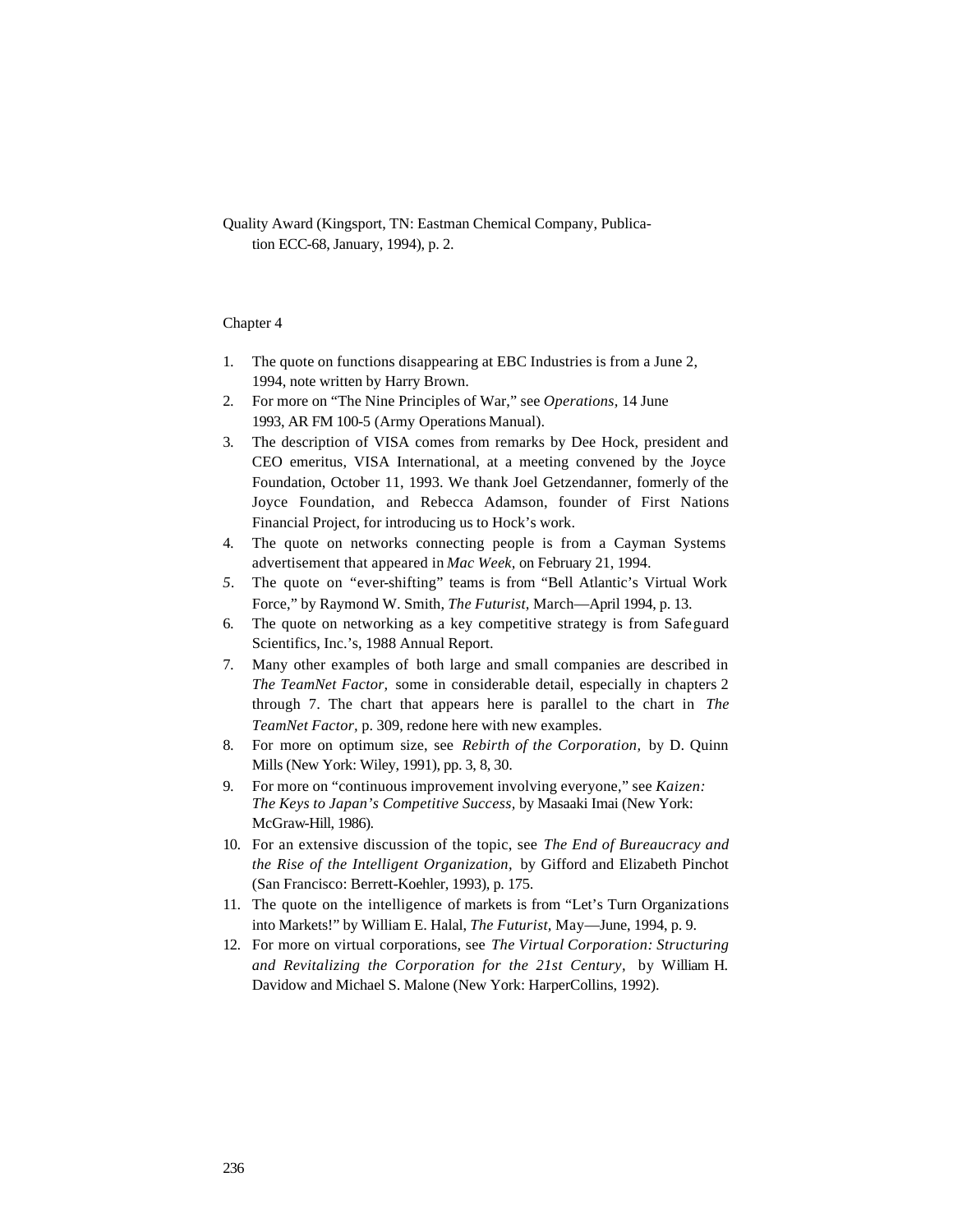- 13. For a description of life at Chiat/Day, see "The Virtual Agency," by Charles Rubin, *Mac Week,* December 13, 1993, p. 22.
- 14. The quote on Chrysler as a virtual enterprise is from "Chrysler's Man of Many Parts Cuts Costs," by Douglas Lavin, *The Wall Street Journal,* May 17, 1993, p. Bi.
- 15. For more on Intel's alliances, see "The Coming Clash of Logic," *Thc Economist,* July 3, 1993, p. 23.
- 16. For much more on flexible business networks, see *The TeamNet Factor,*  chapters 6 and 7.
- 17. For more on Toshiba's alliances, see "How Toshiba Makes Alliances Work," by Brent Schendler, *Fortune,* October 4, 1993, pp. 116—122.

- 1. The complete quote, one of Dwight D. Eisenhower's favorite maxims, is "In preparing for battle I have always found that plans are useless, but planning is indispensable." *The Columbia Dictionary of Quotations* (New York: Columbia University Press, 1993), p. 688.
- 2. David Kearns, former CEO of Xerox, appeared in *Challenge to America,* a four-part TV series produced and moderated by Hedrick Smith, aired on PBS in January, 1994.
- 3. See chapters 8—10 of *The Teamnet Factor* for more on the development process, the startup phase, and a detailed launch methodology with associated planning tools.
- 4. For more on the need for transitional times in the workplace, see *Making the Most of Change,* by William Bridges (Reading, MA: Addison-Wesley, 1991). Our thanks to Sue Goran for referring us to this work.

- 1. This quote, "information wants to be free," is from a speech by Stewart Brand, publisher of *The Whole Earth Catalog* and founder of The Well, the computer conferencing system based in Sausalito, California, given at the Western Behavioral Sciences Institute, La Jolla, California, July, 1984.
- 2. The "reinventing government" report is available in bookstores and directly from the U.S. government, in both hard copy and electronic form. To order the hard copy version, *Creating a Government That Works Better & Costs Less: From Red Tape to Results,* Report of the National Per-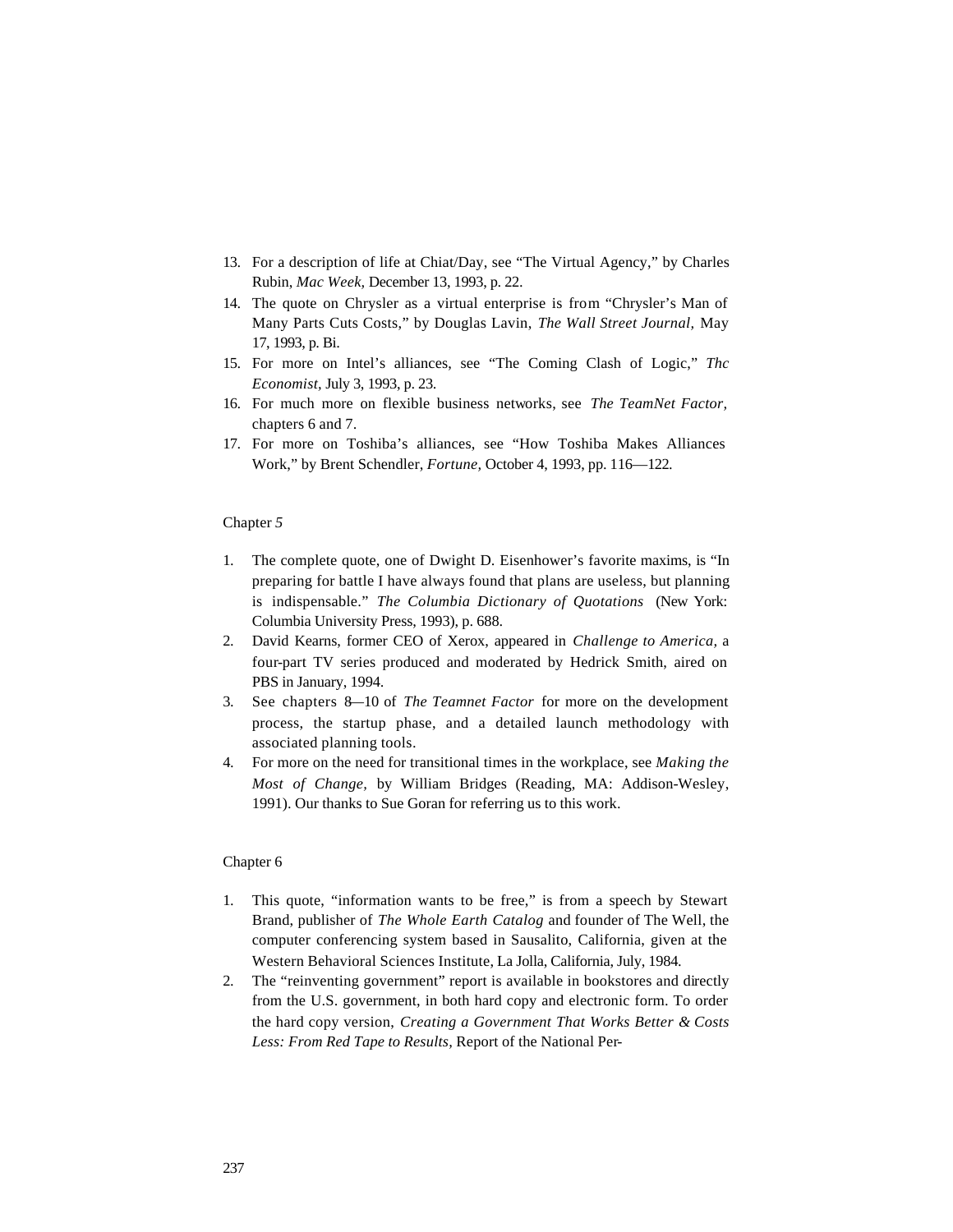formance Review, contact the U.S. Government Printing Office, Superintendent of Documents, Mail Stop: SSOP, Washington, DC 20402-9328. For the electronic version, use the Internet: type "gopher ace.esusda.gov" and then choose "Americans Communicating Electronically," followed by "National Performance Review Information."

- 3. See *Reinventing Government: How the Entrepreneurial Spirit Is Transforming the Public Sector* by David Osborne and Ted Gaebler (New York: Plume/Penguin, 1993). Osborne served as a key contributor to the National Performance Review.
- 4. The quote "We can't solve 21st-century problems with 19th-century organizations" is inspired by this quote from Albert Einstein: "The significant problems we face cannot be solved at the same level of thinking we were at when we created them."
- *5.* The U.S. Treasury Department's Mike Serlin, assistant commissioner, financial management service, first proposed the name "NetResults" to the 40 people gathered for the third day of the launch. "When I said it, the group applauded, and that was that!" he explained. Serlin also describes being in a network as analogous to performing in repertory theater, where people are adept at playing many roles.
- 6. Vice President Gore's support of NetResults has been communicated to National Performance Review staff members in various meetings.
- 7. To obtain a list of National Performance Review materials, send a one-line e-mail message via the Internet to "almanac@esusda.gov" with the following text: "send npr catalog" or send a letter via U.S. mail to National Performance Review, 750 17th Street, NW Washington, DC 20006; telephone: 202-632-0150.
- 8. In addition to the contacts listed in note 2, NetResults information is available on MetaNet (telephone: 703-243-6622); CAPACCESS, an electronic service provided by George Washington University (telephone: 202-986-2065); and Fed World, a U.S. Department of Commerce service (telephone: 703-487-4608).
- 9. Robert Maslyn gave this description of the "resident solo expert" in the U.S. federal bureaucracy at TeamNet Workshop No. 3, April 7, 1994, Cambridge, Massachusetts.
- 10. For a further discussion of holons, see "On Holonomy," chapter 9, this book, p. 226.
- 11. For an excellent treatment of the relationship of quantum physics and chaos to organizations, see *Leadership and the New Science: Learning*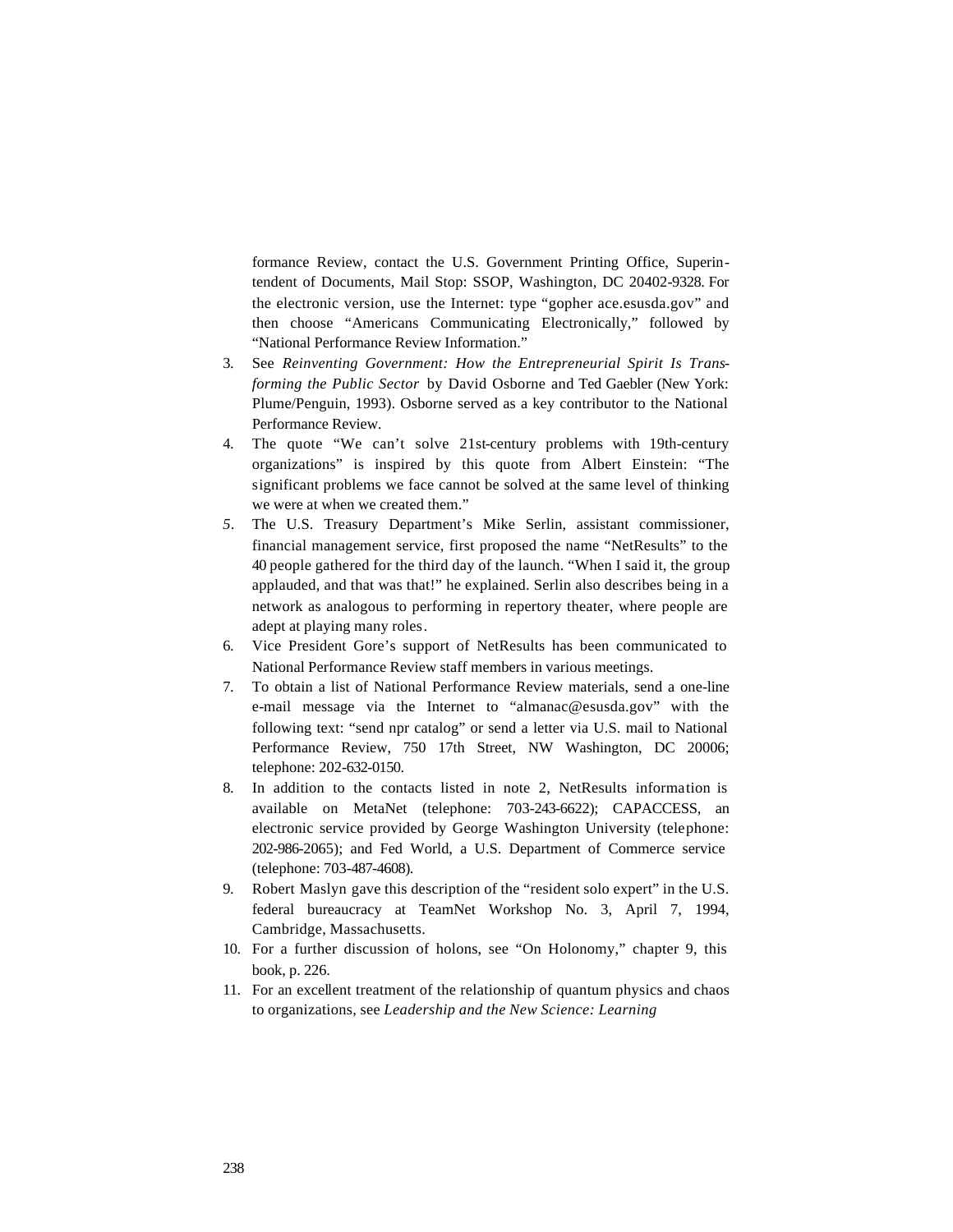*about Organization from an Orderly Universe,* by Margaret J. Wheatley (San Francisco: Berrett-Koehler, 1992).

- 12. The phrase "hinge of history" was first used by biophysicist John Rader Platt in his book *The Step to Man* (New York: Wiley, 1966). Platt was one of the earliest to project the spread of HIV along this same trajectory.
- 13. We thank 0. W. Markley, Ph.D., P.E., professor, Futures Research, University of Houston, Clear Lake, 2700 Bay Area Boulevard, Houston, TX, 77058, for the "Hinge of History" chart.
- 14. For the original work on "limits to growth," see the ground-breaking Club of Rome study, *Limits to Growth,* by Donella H. Meadows, Dennis L. Meadows, J0rgen Randers, and William W. Behrens III (New York: New American Library, 1972).
- 15. Among the seminal works on how organizations evolve in relationship to the environment is E E. Emery and E.C. Trist's article, "The Causal Texture of Organizational Environment," *Human Relations,* Vol. 18, August, 1965, pp. 20—26.
- 16. An even earlier classic study of change and organizational structure is *The Management of Innovation* by, Tom Burns and G. M. Stalker. (London: Tavistock, 1961). See also *Organization and Environment,* by Paul R. Lawrence and Jay W. Lorsch (Boston: Division of Research, Graduate School of Business Administration, Harvard University, 1967) for observations on the relationship of internal structure to uncertainty.
- 17. Our chart "Environmental Pace of Change Assessment" combines and adapts Emery and Trist's and Burns and Stalker's classic research instruments (see notes 15 and 16).
- 18. The quote on doing business with AT&T is from "Could AT&T Rule the World?" by David Kirkpatrick, *Fortune,* May 17, 1993, p. *55.*

- 1. The "only connect" quote is from *Howards End,* by E. M. Forster (London: Edward Arnold, 1910).
- 2. The quote on "creative juices" flowing is from Frank Starmer's December 30, 1994, e-mail message.
- 3. We use the words "virus" and "worm" interchangeably.
- 4. "Specifically, [the worm] invaded Sun 3 and VAX computers running versions of the Berkeley 4.3 UNIX operating system containing the TCP/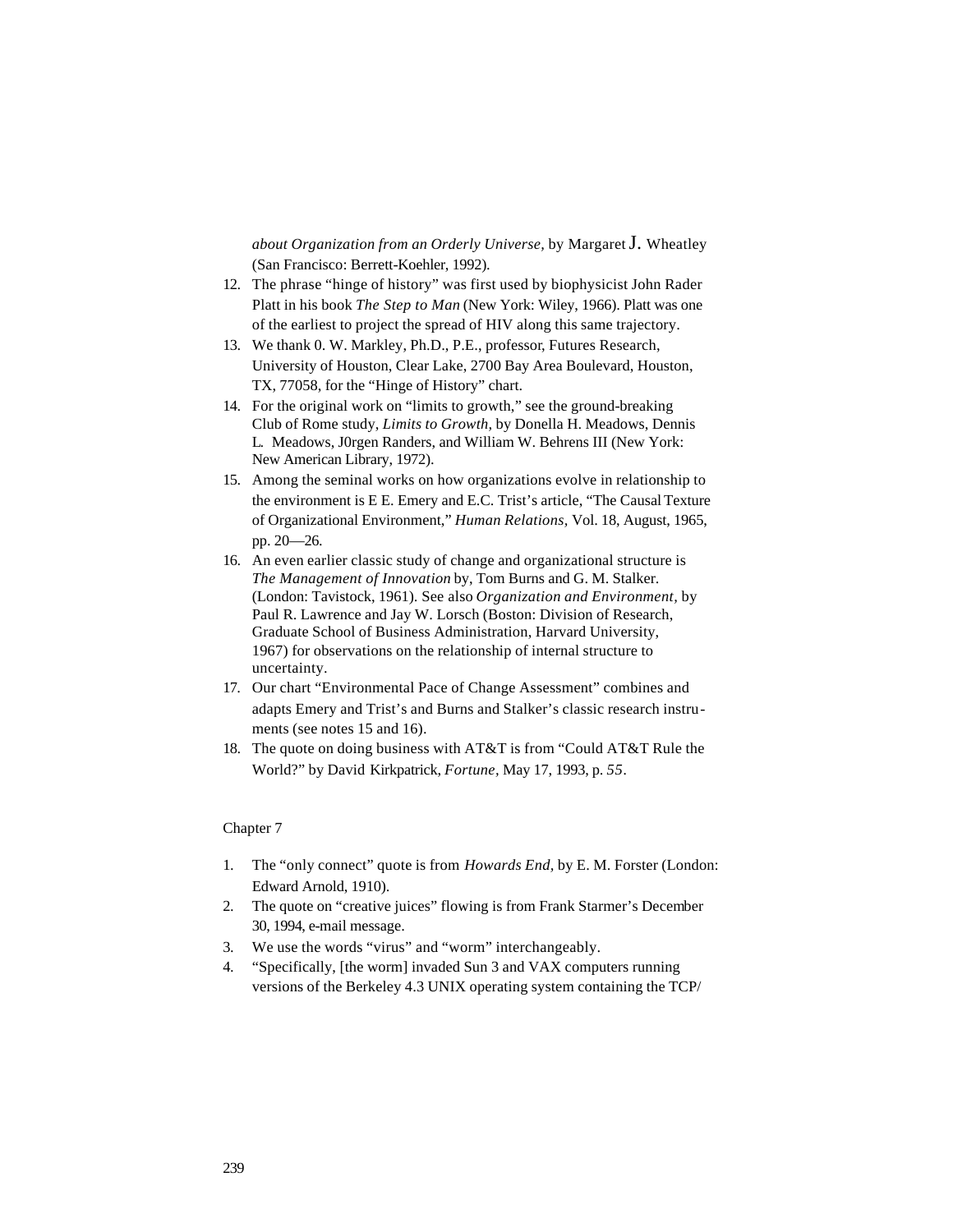IP Internet protocols. Its sole purpose was to enter new machines by bypassing authentication procedures and to propagate new copies of itself. It was prolific, generating on the order of hundreds of thousands of copies among several thousand machines worldwide. It did not destroy information, give away passwords, or implant Trojan horses for later damage," wrote Peter J. Denning in "The Internet Worm," *American Scientist,* March—April, 1989, pp. 126—128.

- *5.* The worm gained unwelcome entry into machines via a Unix protocol known as "fingered," which keeps the directory of all the people on a particular system.
- 6. For a spellbinding account of how the worm was stopped, see "With Microscope and Tweezers: The Worm from MIT's Perspective," by Jon Rochlis and Mark Eichin, *Communications of the ACM* [Association for Computing Machinery], Vol. 32, No. 6, June, 1989, pp. 689—698.
- 7. Rochlis and Mark Eichin also do an excellent job of evaluating what was learned from the worm.
- 8. Norris Parker Smith's description of the Internet as "anarchy that works" is from his article "Jockeying for Position on the Data Highway," *Upside,*  May, 1993, p. 51.
- 9. As of July, 1994, *Dateline's* e-mail address is "dateline@news.nbc.com."
- 10. The description of Doug Lea's home—office is from his e-mail message of March 31, 1994.
- 11. For more on Christopher Alexander's extraordinary work, see his two seminal books, *A Pattern Language* (New York: Oxford University Press, 1977) and *The Timeless Way of Building* (New York: Oxford University Press, 1979). We thank Doug Lea and Lyn Montague for pointing us to Alexander's work.
- 12. The e-mail address for *Utne Reader* is "salons@utnereader.com."
- 13. For an excellent description of life on the Internet, see *The Virtual Community: Homesteading on the Electronic Frontier,* by Howard Rheingold (Reading, MA: Addison-Wesley, 1993). Rheingold's Internet address is "hlr@well.sf.ca.us."
- 14. MetaSystems Design Group, which runs MetaNet, can be reached at 2000 North 15th Street, Suite 103, Arlington, VA 22201; telephone: 703-243-6622. Lisa Kimball's Internet address is "lisa@tmn.com."
- *15.* All quotes from Lisa Kimball are from her April 22, 1994, e-mail message.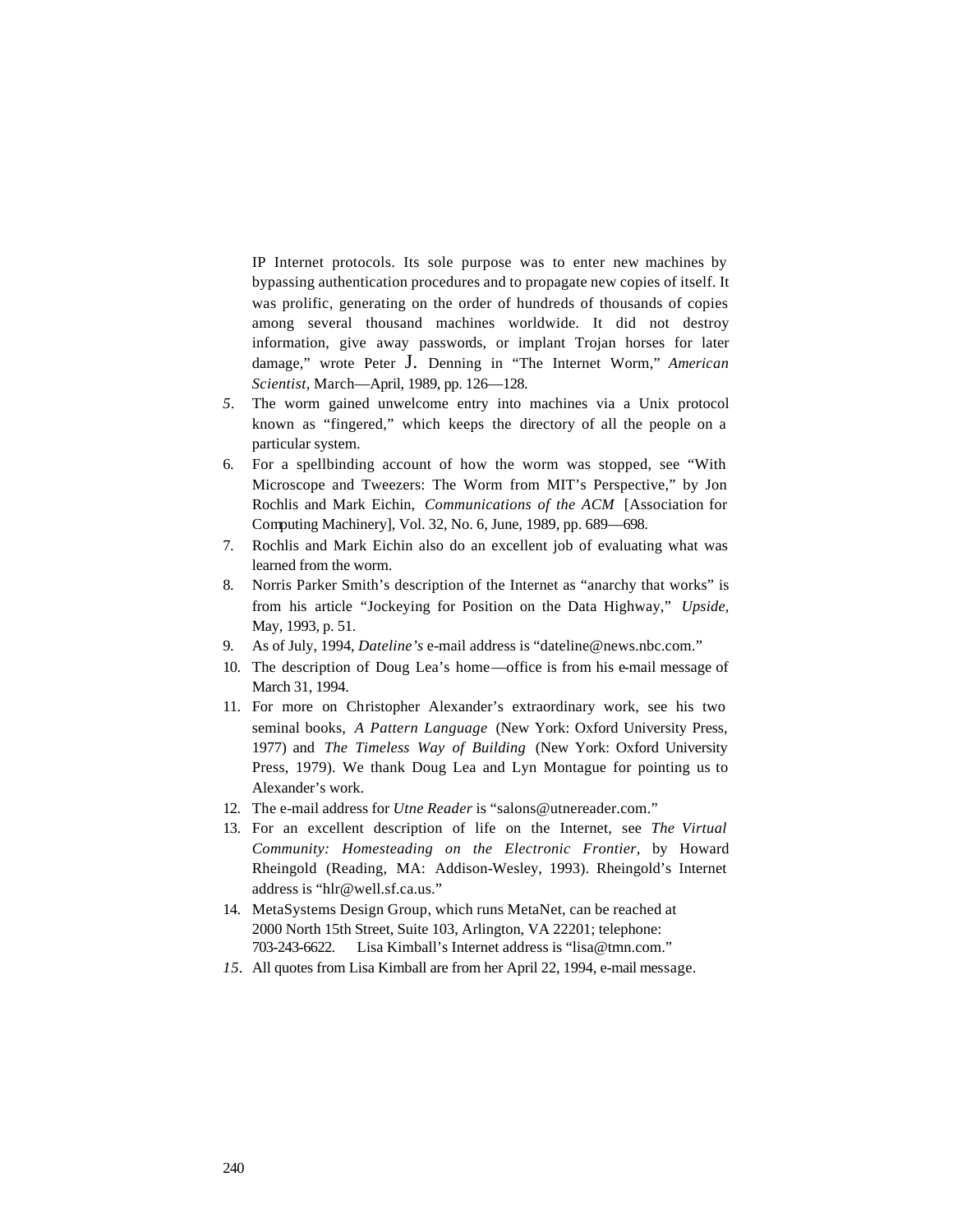- 16. The Kaypro belonged to the Washington, D.C.-based former Episcopal priest Harrison Owen, an organizational consultant and developer of "Open Space" conferences.
- 17. For an extensive treatment of social network analysis, see *Social Structure and Network Analysis,* edited by Peter V. Marsden and Nan Lin (Beverly Hills, CA: Sage, 1982), p. 9.
- 18. Among the tools for analyzing networks are those explained in *Applied Network Analysis: A Methodological Introduction,* by Ronald S. Burt and Michael J. Minor and Associates (Beverly Hills, CA: Sage, 1983). The interdisciplinary International Network for Social Network Analysis represents many of the currents in this broad trend.
- 19. For a discussion of networks as an antidote to loneliness, see *Extending Families: The Social Networks of Parents and Their Children,* by Moncrieff M. Cochran et al. (Cambridge, England: Cambridge University Press, 1990). We are grateful to Elizabeth Lorentz for pointing us to Cochran's work, which shows that denser webs of connections make people happier.
- 20. For an in-depth treatment of the coordinator role, see *The Challenge of the Resource Exchange Network,* by Seymour Sarason and Elizabeth Lorentz (San Francisco: Jossey-Bass, 1979; Cambridge, MA: Brookline Books, 1988), p. 146.
- 21. In *The Creation of Settings and the Future Societies* (San Francisco: Jossey-Bass, 1972), Sarason defines "a setting as when two or more people get together in new and sustained relationships to accomplish stated goals. The smallest instance would be marriage, and the largest would be to overthrow an old and create a new society. A setting need not be tied to a particular, bounded space. The development of any network can be viewed as the creation of a setting, and therefore the problems of leadership have to be seen in terms of the early context of development." This quote is from *The Challenge of the Resource Exchange Network,* p. 143 (see note 20).
- 22. Elizabeth Lorentz told us this story during an interview at The Networking Institute, West Newton, Massachusetts, December 13, 1993.
- 23. This description of Mrs. Dewar's mind is from *The Challenge of the Resource Exchange Network,* p. 145 (see note 20).
- 24. For their first thinking on the coordinator role, see *Human Services and Resource Networks: Rationale, Possibilities, and Public Policy,* by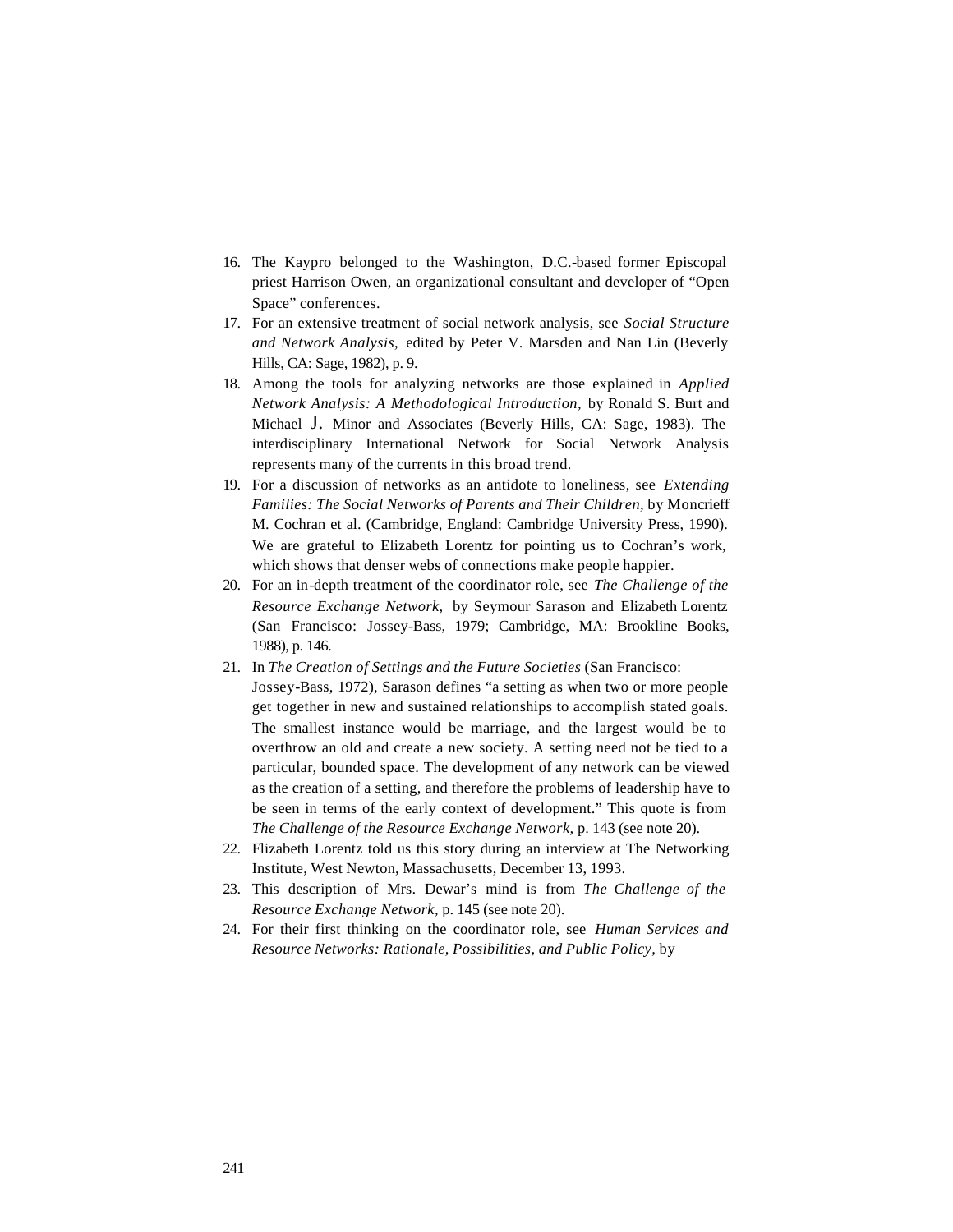Seymour B. Sarason, Charles F Carroll, Kenneth Maton, Saul Cohen, and Elizabeth Lorentz (San Francisco: Jossey-Bass, 1977; Cambridge, MA: Brookline Books, 1988), p. xvii.

- 25. From this point on, all quotes in this chapter, unless otherwise noted, are from "Draft—The Coordinator Role in Networking: J.-J. New Book Chapter," by Elizabeth Lorentz, March, 1994.
- 26. The quote on the coordinator's job as a matchmaker is from *The Challenge of the Resource Exchange Network,* p. 145 (see note 20).
- 27. Because of its decentralized nature, no one knows the precise size of the Internet. One of the pioneers in tracking Internet growth is John Quarterman at Matrix Index and Directory Services (MIDS), who calls it "the "matrix." This quote is from his article "How Big Is the Matrix?" *Matrix News,* Vol. 2, No. 2, Index (Matrix and Directory, Austin, TX, 1992). Quarterman's Internet address is jsq@tic.com.

- 1. This quote from historian Frederic Lane, which we found in *Making Democracy Work: Civic Traditions in Modern Italy,* by Robert D. Putnam (Princeton, NJ: Princeton University Press, 1993), p. 124, originally appeared in *Venice and History,* by Frederic C. Lane (Baltimore: Johns Hopkins University Press, 1966), p. *535.* We are indebted to Putnam for much of the information on which this section is based.
- 2. This quote from *Making Democracy Work* (see note 1), p. 129, is originally from *Before the Industrial Revolution: European Society and Economy, 1000—1 700,* 2nd ed., by Carlo M. Cippola (London: Methuen, 1980), pp. 198—199.
- 3. The rise of small business networks was the "hot news" that many business writers and reviewers picked out of *The TeamNet Factor.*
- 4. Stuart Rosenfeld is the founder and executive director of Regional Technology Strategies, P.O. Box 9005, Chapel Hill, NC 27515; telephone: 919-933-6699.
- *5. Making Democracy Work* (see note 1) describes in detail the work of Putnam and his two Italian colleagues and many collaborators in Italy.
- *6.* There was enormous disparity in social services between the north and the south. For example, Emilia-Romagna had one child-care center per 400 children; Campania, in the south, had 300 percent fewer, one per 12,560 children.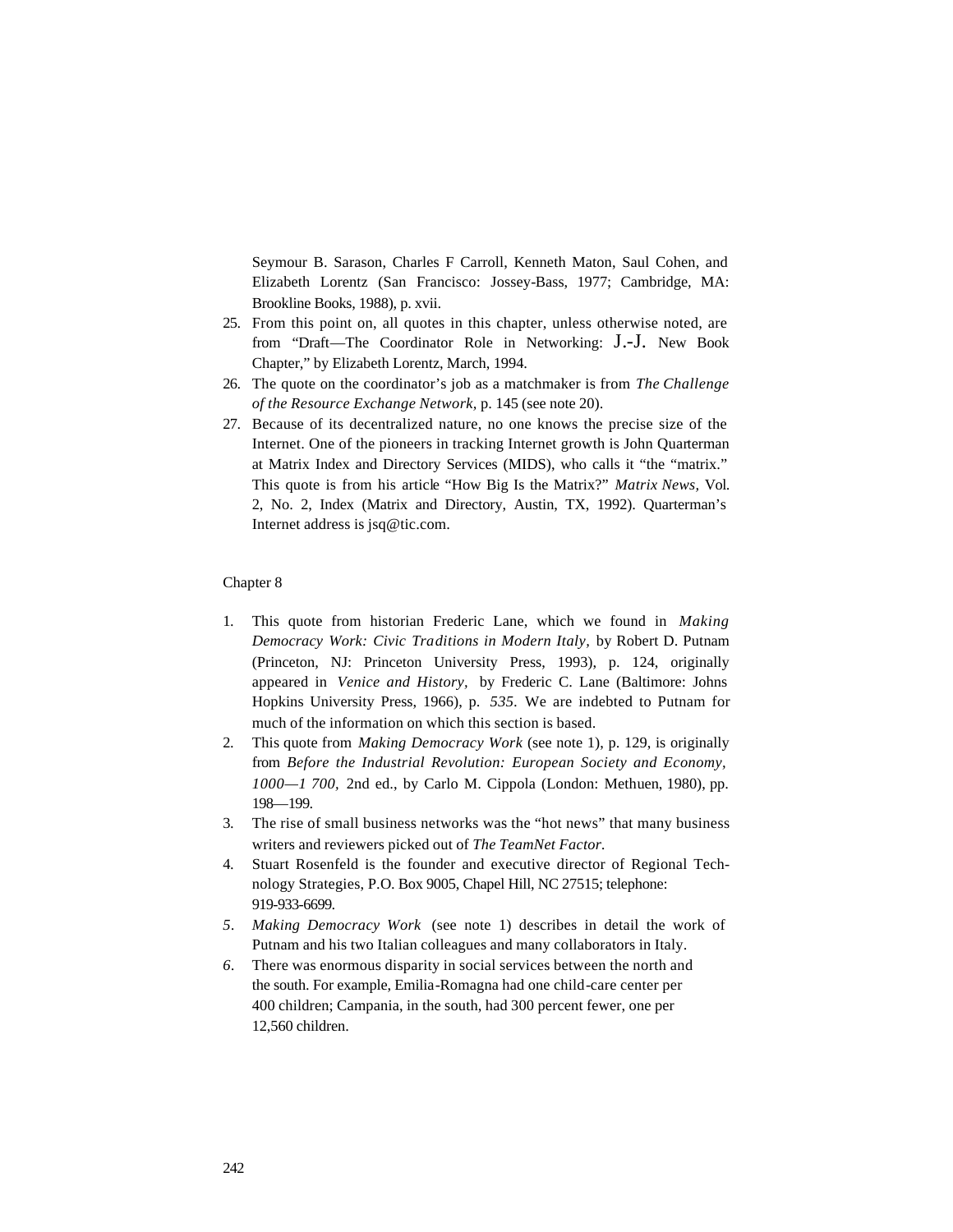- 7. For the detailed analysis of Emilia-Romagna's "good government," reporting the study's composite index of institutional performance, see *Making Democracy Work,* p. 76 (see note 1).
- 8. All three maps are from *Making Democracy Work* (see note 1). The first, "Institutional Performance in Italian Regions," is map figure 4.1, p. 84. Copyright © 1993 by Princeton University Press. Reproduced by permission of Princeton University Press.
- 9. The second map, "Republican and Autocratic Traditions," is map figure 4.4, p. 97. Copyright © 1993 by Princeton University Press. Reproduced by permission of Princeton University Press.
- 10. The third map, "Civic Community in Italian Regions," is map figure 5.1, p. 134. Copyright © 1993 by Princeton University Press. Reproduced by permission of Princeton University Press.
- 11. The quote on civil communities is from *Making Democracy Work,* p. 88 (see note 1).
- 12. The quote on the dense "concentration of overlapping networks" is from *Making Democracy Work,* p. 115 (see note 1).
- 13. Social capital has been a research topic and a concept under development for more than a decade, especially in sociology. See Ronald S. Burt, *Structural Holes: The Social Structure of Competition* (Cambridge, MA: Harvard University Press, 1992), for an excellent treatment. We use Putnam's formulation here.
- 14. The quote on reciprocity is from *Making Democracy Work,* p. 139 (see note 1).
- *15.* This quote was taken from *The Trust Factor,* by John 0. Whitney (New York: McGraw-Hill, 1994), p. 11, which contains an excellent discussion of trust.
- 16. For a superb three-part series on problems in the fishing industry, see "Troubled Waters: Fishing in Crisis," by Cohn Nickerson, whose first article, "Stripping the Sea's Life," *The Boston Sunday Globe,* April 17, 1994, jumped from p. 1 to p. 24, where it had the headline "Greed, Mismanagement Ravage Fisheries."
- 17. The observation that cooperation becomes increasingly rational and practical is from *The Evolution of Cooperation,* by Robert Axelrod (New York: Basic Books, 1984).
- 18. For an excellent treatment of systems dynamics, see *The Fifth Discipline: The Art & Science of the Learning Organization,* by Peter Senge (New York: Doubleday, 1990).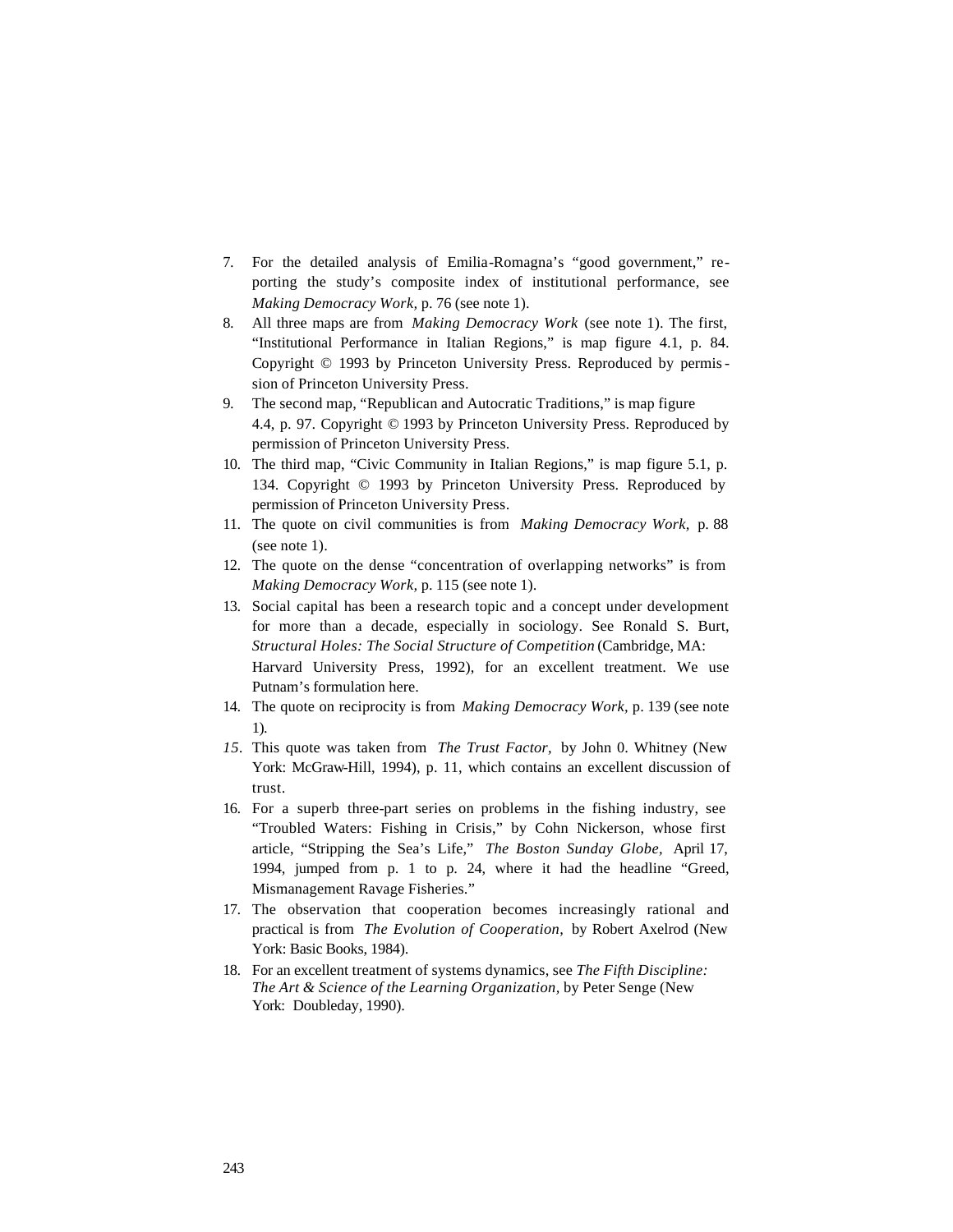- 19. The quote on defection is from Robert Sugden, as quoted in *Making Democracy Work,* p. 178 (see note 1).
- 20. Among the first to report on the Emilia-Romagna "miracle" were Michael J. Piore and Charles E Sabel in their book *The Second Industrial Divide: Possibilities for Prosperity* (New York: Basic Books, 1994).
- 21. For a superb treatment of this topic, see *Regional Advantage: Culture and Competition in Silicon Valley and Route 128,* by AnnaLee Saxenian (Cambridge, MA: Harvard University Press, 1994).
- 22. These points are made in Saxenian's article, "Silicon Valley Versus Route 128," *Inc.,* February 1994, p. 25.
- 23. The quote about DEC is also from Saxenian's *Inc.* article, p. 26.
- 24. On p. 50 of *Regional Advantage* (see note 21), Saxenian quotes the Harvard Business School case study of Hewlett-Packard.
- 25. The quote about Ken Olsen's management model is from *Regional Advantage,* p. 74 (see note 21).
- 26. The quote about DEC's power structure is from *Regional Advantage,* p. 76 (see note 21).
- 27. We are grateful to Joe Szocik of the Attleboro Area Center for Training (96 Pine Street, Attleboro, MA 02703; telephone: 508-222-0096) for the excellent memos he sent us emphasizing the challenges of economic disparities.
- 28. We thank David Williams of High Point, North Carolina, for sending us the article "A Timely Warning to the Developed World" by Michael Valpy, *The Globe and Mail,* December 17, 1993, p. A2, from which the quote on social capital was taken.
- 29. Ashby's seminal article "Variety, Constraint, and the Law of Requisite Variety," drawn from his book, *An Introduction to Cybernetics* (London: Chapman and Hall, 1956), appears in *Modern Systems Research for the Behavioral Scientist: A Sourcebook,* edited by Walter Buckley (Chicago: Aldine, 1968), p. 129.
- 30. For the basis of this important concept, see "The Strength of Weak Ties," by Mark S. Granovetter, *American Journal of Sociology,* Vol. 78, No. 6, pp. 1360—1380.
- 31. See *Structural Holes* (see note 13) for a similar idea that helps to maximize the efficiency and effectiveness of networks.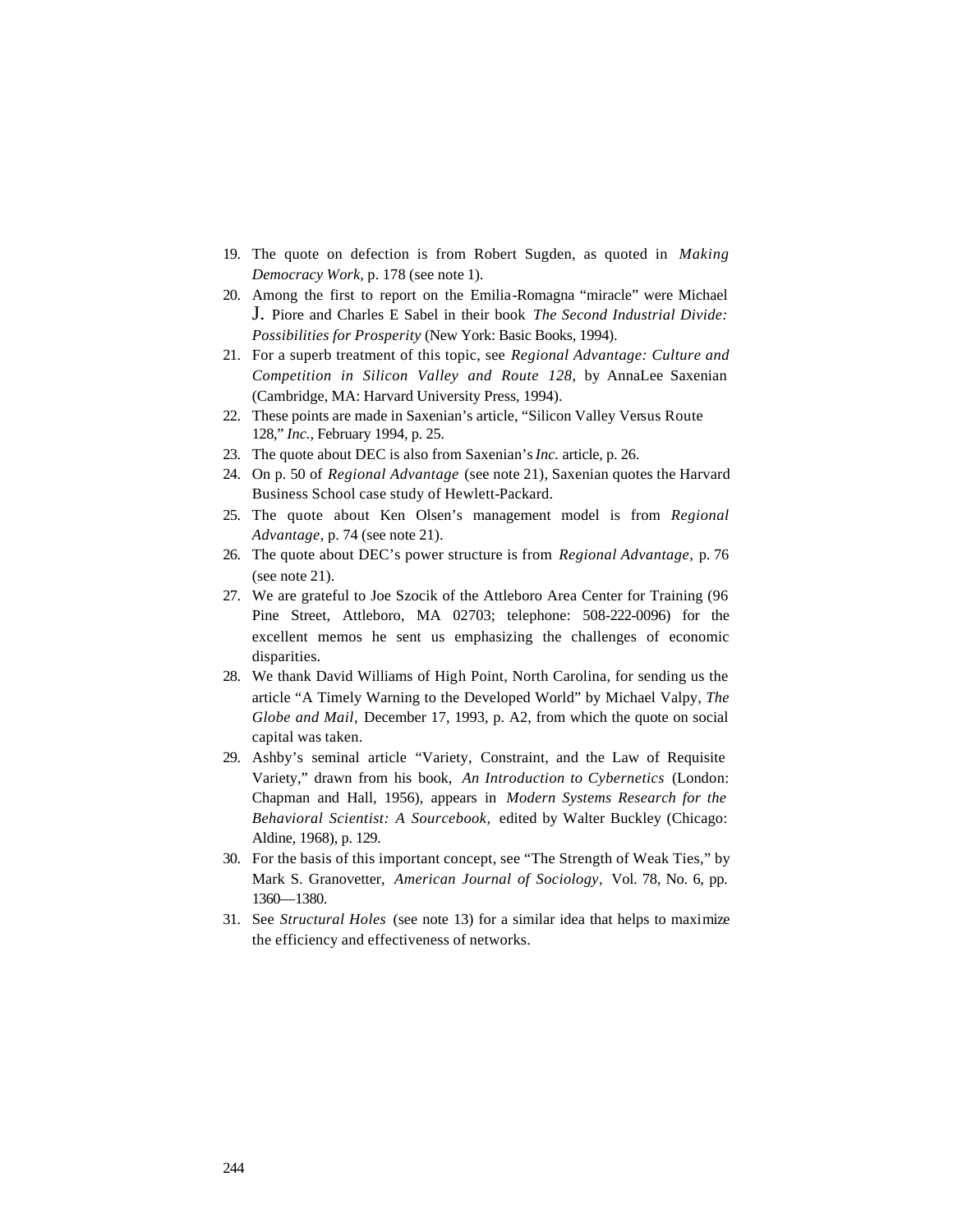- 1. The description of AT&T Universal Card Services' learning partnerships is from a conversation with Mike Plummer, June 24, 1994.
- 2. In our first book, *Networking: The First Report and Directory,* published by Doubleday in April 1982, we included a list of emerging trends. John Naisbitt, then of the polling firm Yankelovich, Skelly, and White, had monitored local newspapers to spot emerging trends, and his published list showed up in a computer conference we were part of on the Electronic Information Exchange System. Number one on his list was "FROM Industrial Society TO Information Society." We were astonished when, in September of that same year, we received an autographed advance copy of *Megatrends: Ten New Directions Transforming Our Lives* (New York: Warner Books, 1982) with a note from Naisbitt, who was on his way to achieving a very big best-seller. The revised and sharpened set now included an eighth megatrend—"FROM Hierarchies TO Networking"—and an extensive quote from an earlier article of ours, which had appeared in *New Age.* See *Megatrends,* p. 193, for the quote.
- 3. For more on reengineering, see *Reengineering the Corporation: A Manifesto for Business Revolution,* by Michael Hammer and James Champy (New York: HarperBusiness, 1993).
- 4. The definition of a team is from *The Wisdom of Teams: Creating the High-Performance Organization,* by Jon R. Katzenbach and Douglas K. Smith (Boston: Harvard Business School Press, 1993), p. 45.
- *5.* For the classic work on the learning organization, see *The Fifth Discipline: The Art & Practice of The Learning Organization,* by Peter M. Senge (New York: Doubleday/Currency, 1990), where the quote appears on p. 3; see also *The Fifth Discipline Fieldbook,* by Peter M. Senge, Charlotte Roberts, Richard B. Ross, Bryan J. Smith, and Art Kleiner (New York: Doubleday/Currency, 1994).
- 6. Hierarchies may be logically considered a special case of networks.
- 7. Deming used somewhat different wording for these points at various times. The group here is drawn mainly from a December, 1989 set. See *The Team Handbook: How to Use Teams to Improve Quality,* by Peter R. Scholtes et al. (Madison, WI: Joiner Associates, Inc., 1992), pp. 2— 24.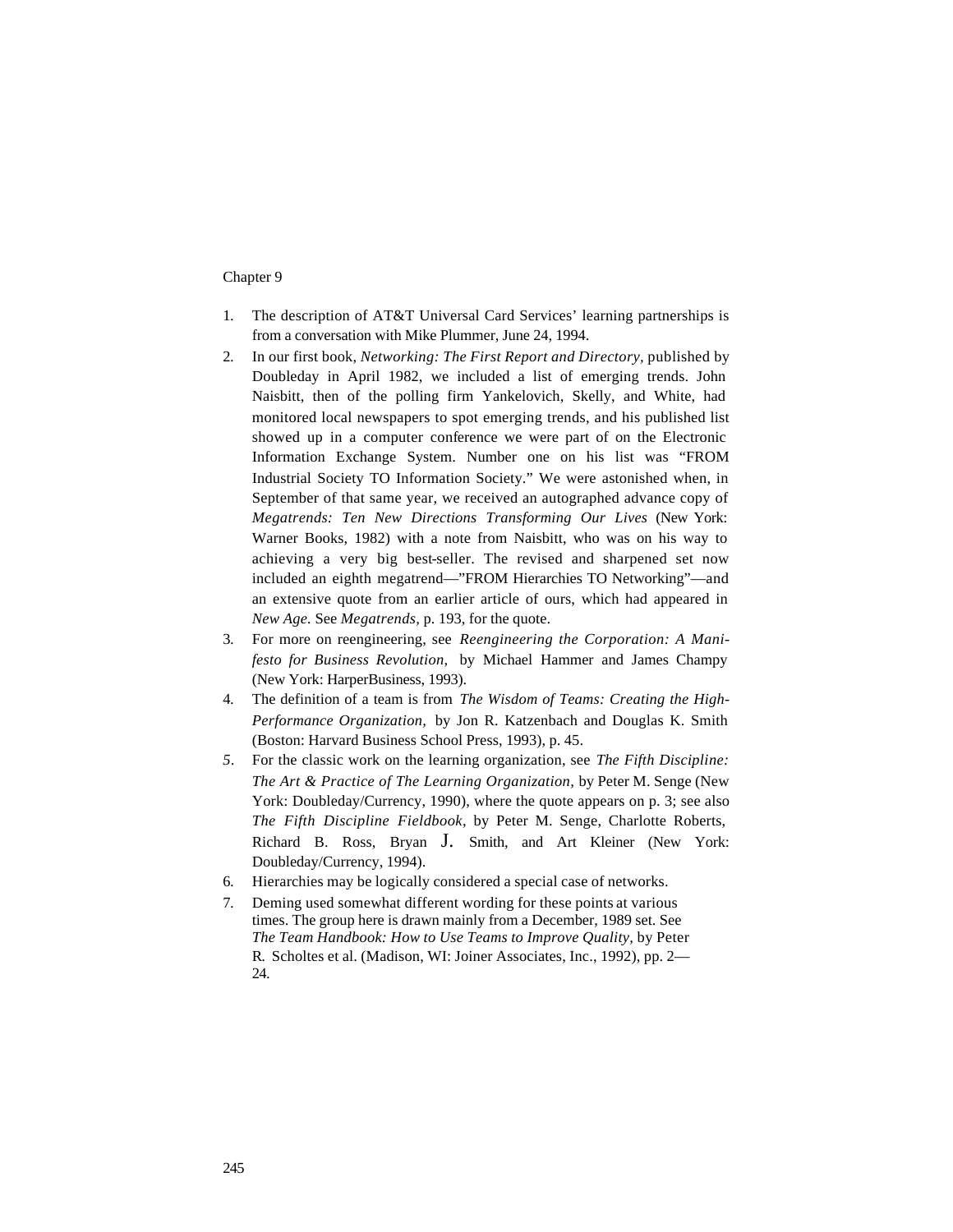- 8. Population is only one exponential growth factor. See the "hinge of history" graphic in chapter 6, p. 142 of this book, for others.
- 9. For more on the burgeoning vision "business," see "Visioning' Missions Becomes Its Own Mission," by Gilbert Fuchsberg, *The Wall Street Journal,*  January 7, 1994, p. Bi.
- 10. One excellent article on separatism, from which this quote was taken, is "Global Paradox; Growth of Trade Binds Nations, But It Also Can Spur Separatism; Dissident Groups Worry Less About the Economic Cost of Going Their Own Way; A World of 500 Countries?" by Bob Davis, *The Wall Street Journal* , June 20, 1994, p. Al.
- 11. For an early visionary piece about networking (written in 1987), see "Anything, Anytime, Anywhere: The Future of Networking," by William R. Johnson, Jr., in *Technology 2001: The Future of Computing and Communications,* Derek Leebaert, ed. (Cambridge, MA: MIT Press, 1991), pp. 149—175.
- 12. The quote on information sharing is from Levi Strauss's CEO, Robert Haas in "The New Post-Heroic Leadership," by John Huey, *Fortune,* February 21, 1994, p. 48.
- 13. See "The Technology Payoff: A Sweeping Reorganization of Work Itself Is Boosting Productivity," Special Report by Howard Gleckman et al., *Business Week,* June 14, 1993, pp. 57—68.
- 14. "High-tech/high-touch" is John Naisbitt's term from *Megatrends,* (see note 2), p. 1.
- 15. The quote on business's \$1 trillion investment in information technology is from the cover of *Business Week* (see note 13).
- 16. For more on building a culture where "we're all bosses," see *The New Partnership: Profit by Bringing Out the Best in Your People, Customers, & Yourself,* by Tom Melohn (Essex Junction, VT: Oliver Wight/Omneo, 1994), p. *45.*
- 17. For an excellent discussion of top-level teams, see "Teams at the Top," by Marc Hequet, *Training,* April, 1994, p. 9, from which this quote is taken.
- 18. The quote on power sharing is from the *Fortune* cover story (see note 12), pp. 42—56.
- 19. For more on W. L. Gore & Associates, see our third book, *The TeamNet Factor* (Essex Junction, VT: Oliver Wight, 1993), pp. 80—84.
- 20. Many people invented the term "netweaver": Pat Wagner and Leif Smith of Denver, Colorado's, Office for Open Network; Peter Trudy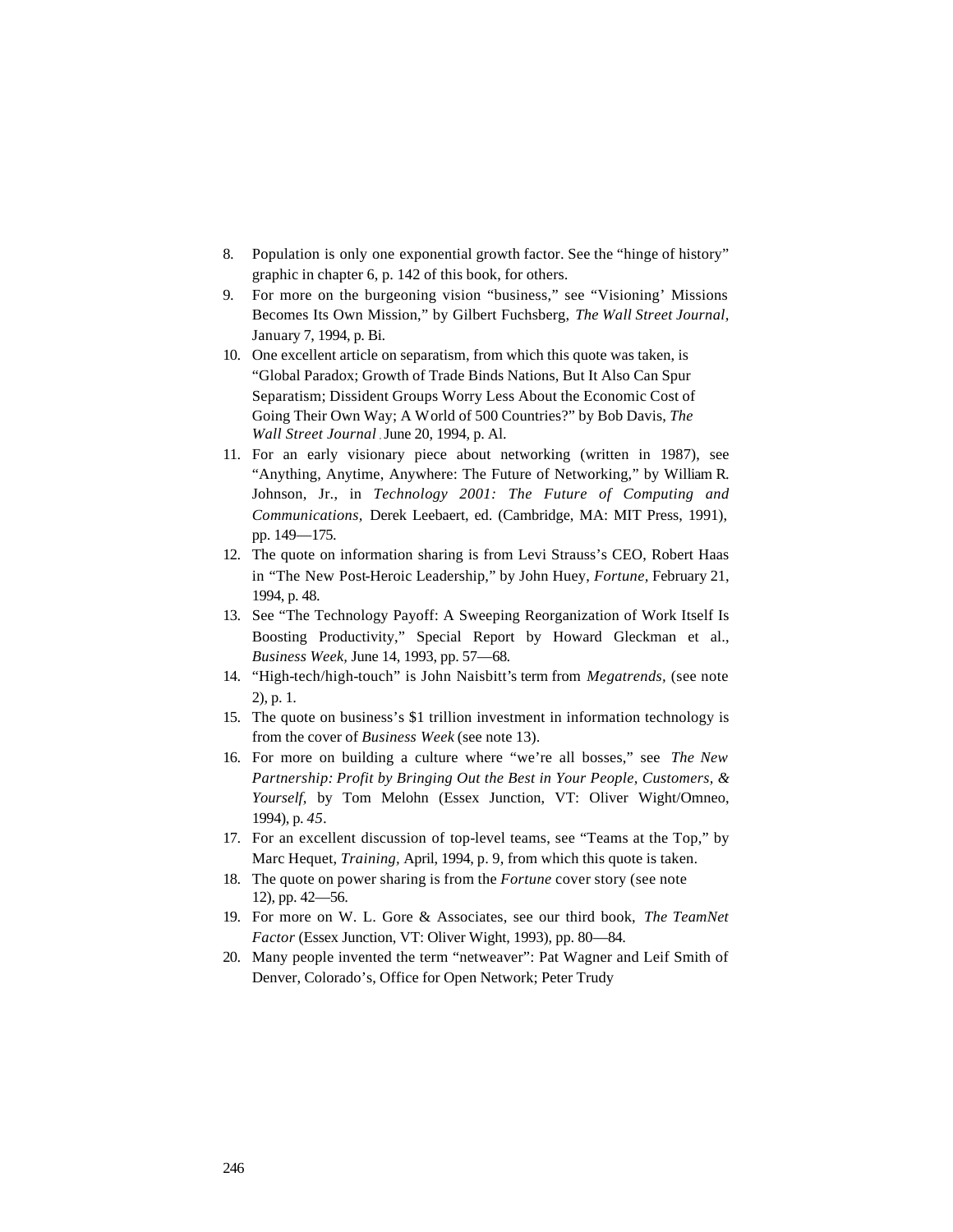Johnson-Lenz of Lake Oswego, Oregon, inventors of the term "groupware, meaning computer software that enhances the ability of a group to work together; and Frank Burns and Lisa Kimball of MetaSystems Design Group in Arlington. VA. Most recently, we heard the term again from Carlos Nagel of the International Sonora Desert Alliance, who writes, "I now think of myself as a *netweaver* as much as a *networker."* The story of how Nagel used networking to save the Michoacan sea turtles appears in *The Networking Book* (London: Viking Penguin, 1986), our second book, pp. 116—118.

- 21. For a superb treatment of the use of networks, see *The New Organization: Growing the Culture of Organizational Networking,* by Cohn Hastings (London: McGraw-Hill, 1993), p. 162.
- 22. The quote on the absence of teams at the top is from the *Training* article (see note 17), p. 8.
- 23. For more on the structure of Asea Brown Boveri, see *The TeamNet Factor,*  pp. 61—67 (see note 19).
- 24. Koestler wrote such powerful literary classics as *Darkness at Noon*  (London: Jonathan Cape, 1940); a history of science with popular appeal, *The Sleepwalkers* (New York: Macmillan, 1959); and cross-disciplinary scientific works with a universal human core, such as *The Act of Creation*  (New York: Macmillan, 1964) and *The Ghost in the Machine* (London: Hutchinson & Co., 1967), where he introduced the concept of the holon.
- 25. For more on Alexander's systems view of design, see *A Pattern Language*  (see chapter 7, this book, note 11).
- 26. For more on systems and networks, see "Transforming Bureaucracies and Systems," the Reference Section of *The TeamNet Factor,* pp. 359— 382 (see note 19).
- 27. The Santa Fe Institute, 1120 Canyon Road, Santa Fe, NM 87501, is a good example of practical cross-boundary science growing in the 1990s, where a network of associates and residencies, established by, among others, the conceptual father of quarks, Murray Gel-Mann, studies and models complexity.
- 28. Holonomy means "the systematized knowledge of holons." See *Holonomy: A Human Systems Theory,* by Jeffrey S. Stamps, with a foreword by systems pioneer Kenneth Boulding (Seaside, CA: Intersystems Publications, 1980), p. 7.